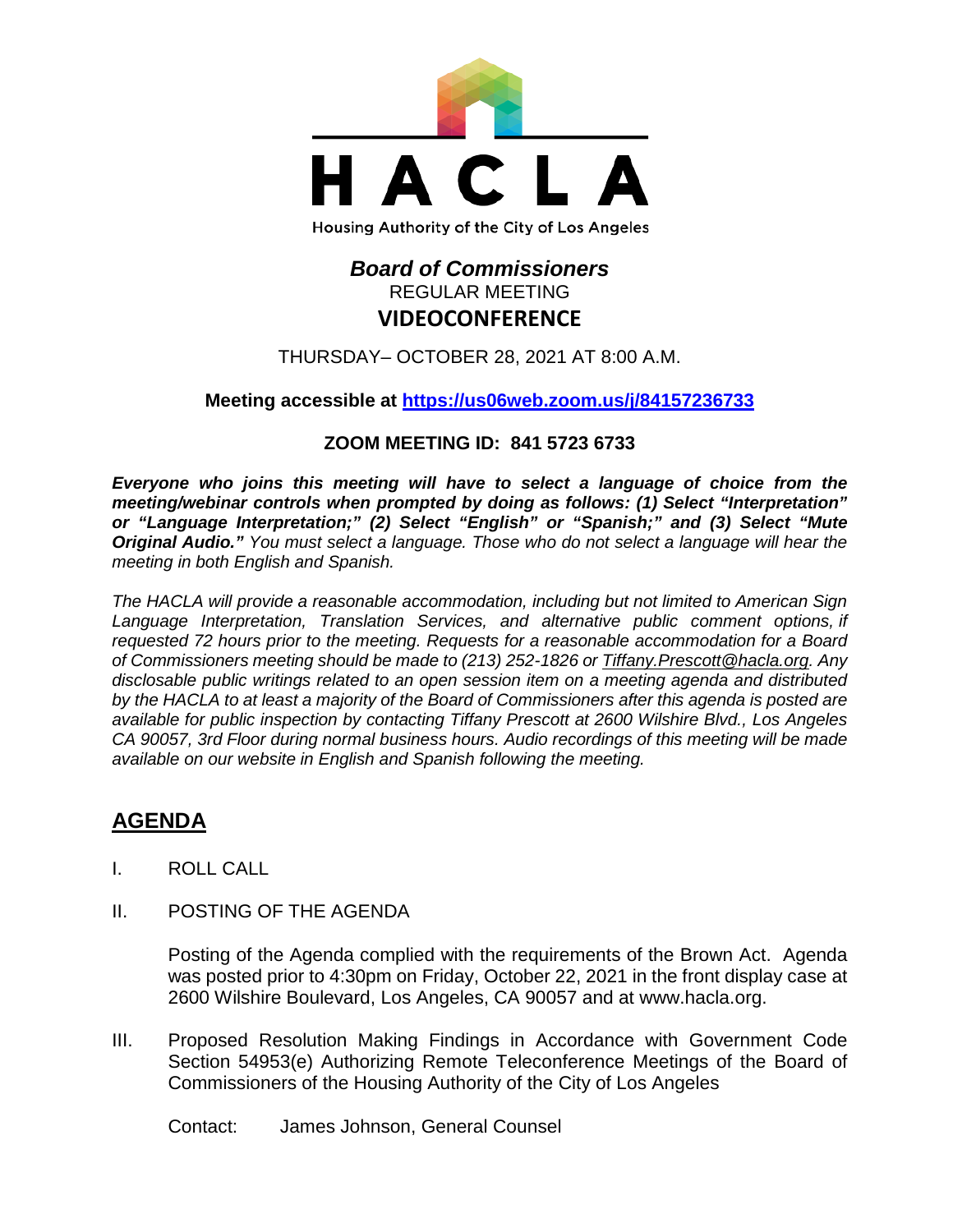## IV. SPECIAL ORDER OF BUSINESS

- 1. Recognition of Jesus Rivera, Kirk Gramer and Helen Medrano as Employees of the Month
- V. PUBLIC COMMENT INSTRUCTIONS

## **\****Please note special Videoconference Public Comment Instructions*

MEMBERS OF THE PUBLIC WHO WISH TO SPEAK ON ANY ITEM MAY PROVIDE COMMENTS VERBALLY DURING THE VIDEOCONFERENCE OR IN WRITING VIA EMAIL

- 1. **ORAL PUBLIC COMMENTS** WILL BE ACCEPTED DURING THE VIDEOCONFERENCE MEETING. TO SUBMIT ORAL PUBLIC COMMENT, YOU WILL NEED TO DOWNLOAD THE ZOOM ONLINE MEETING PLATFORM AVAILABLE AT WWW.ZOOM.COM OR CONNECT TO THE MEETING IN-BROWSER.
- If using a web browser, make sure you are using a current, up-to-date browser: Chrome 30+, Firefox 27+, Microsoft Edge 12+, Safari 7+. Certain functionality may be disabled in older browsers including Internet Explorer.
- OR, if using a smart phone, download the ZOOM application onto your phone from the Apple Store of Google Play Store and enter the meeting ID.
- Zoom requests that you enter a first and last name, which will be visible online and will be used to notify you that it is your turn to speak.
- When the Board Chair calls for the item on which you wish to speak, click on "Raise Hand" (or dial \*9 if using your phone for audio). Speakers will be notified shortly before they are called to speak by the Board Secretary. Mute all other audio before speaking, as using multiple devices can cause audio feedback.
- When called upon, unmute yourself using the screen controls (or dial \*6 if using your phone for audio). Please limit your remarks to two minutes. After the comment has been given, the microphone for the speaker's Zoom profile will be muted.
- Any person that does not adhere to the Public Comment Instructions provided herein will be dismissed from the meeting. The purpose of public comment is to allow the public to address the Board and the Board is interested in hearing from members of the public, stakeholders, and interested parties. However, speakers are asked to exercise courtesy and consider the rights of other speakers by adhering to the Special Teleconference Public Comment Instructions and if possible, refrain from unnecessary interruptions or repetition in their comments.
- We ask that you only connect to the meeting using the App or In-Browser due to interpretation and language setting limitations.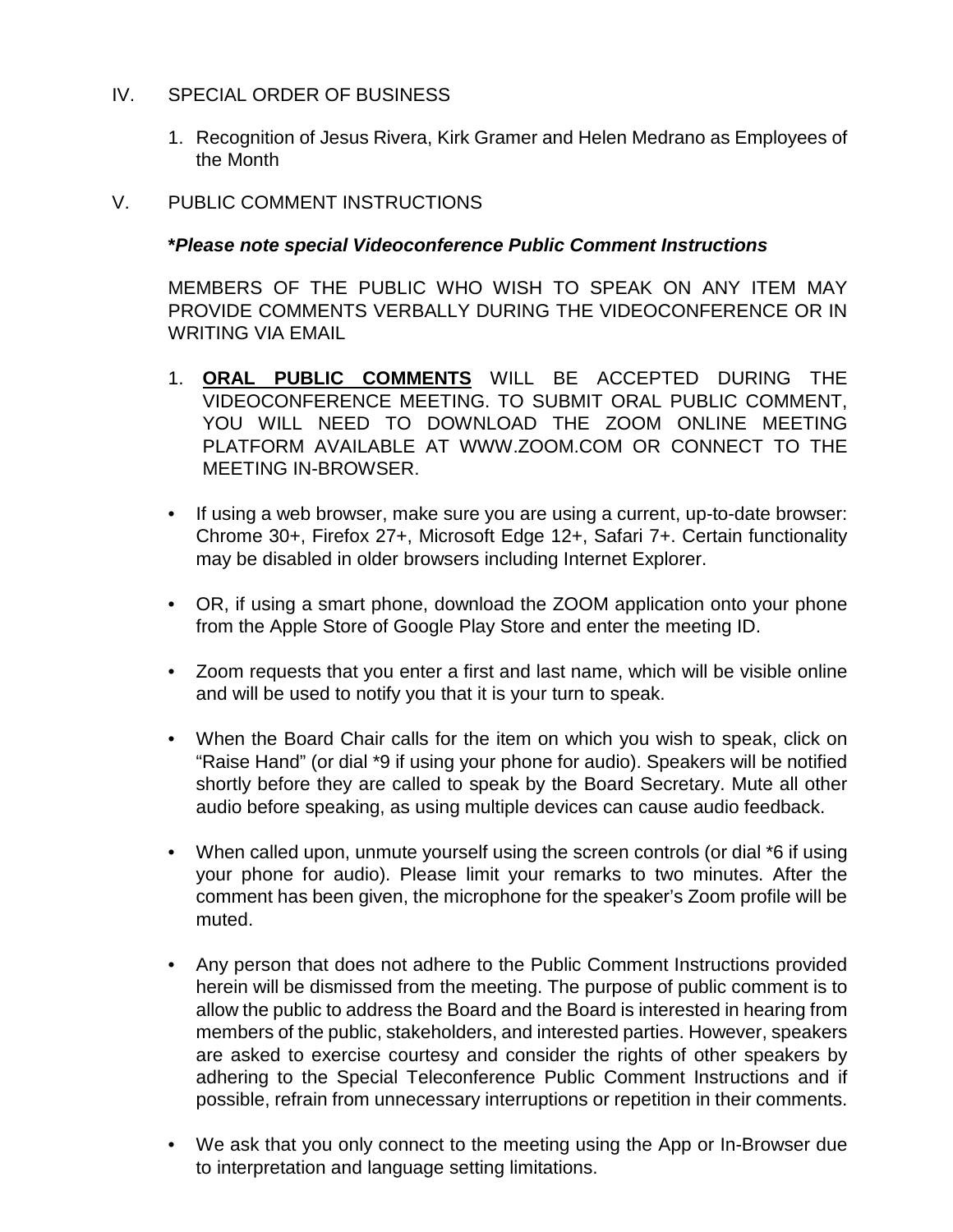## **ZOOM MEETING ID: 841 5723 6733**

2. **WRITTEN PUBLIC COMMENTS** MAY BE SUBMITTED TO THE BOARD SECRETARY BY EMAIL AT TIFFANY.PRESCOTT@HACLA.ORG. Although it is preferred for written comments to be submitted by Wednesday, October 27, 2021 at 12:00 P.M., we will accept written comments up to and during the meeting. Please make sure your email includes name, agenda item number, and address/organization for who you represent. We also ask that all comments be limited to 500 words or less. The secretary will provide all written comments to the Board for review and read each public comment into the record at the time the item is considered.

## VI. PRESIDENT AND CEO ADMINISTRATIVE REPORT

1. Monthly Oral Report

#### VII. BOARD BUSINESS ITEMS

- A. Items for Discussion
	- 1. Proposed Resolution Authorizing an Application for \$650,000 in Measure A Grant Funds from the Los Angeles County Regional Park and Open Space District for Nickerson Gardens Courtyard Renovations

Contact: Jenny Scanlin, Chief Strategic Development Officer

2. Proposed Resolution Authorizing an Application for \$700,000 in Measure A Grant Funds from the Los Angeles County Regional Park and Open Space District for Improvements to Construct a Linear Park Along the Harbor Boulevard Waterfront Promenade Between 1<sup>st</sup> and 3<sup>rd</sup> Streets in Partnership with the Port of Los Angeles, the City of Los Angeles and the U.S. Housing and Urban Development Department

Contact: Jenny Scanlin, Chief Strategic Development Officer

3. Proposed Resolution Approving the Acquisition of the Following Two (2) Real Property Assets at Fair Market Value: (1) 5050 W. Pico Boulevard, Los Angeles, California 90019, for \$36,500,000, and (2) 10247 Variel Avenue, Los Angeles, California 91311, for \$14,400,000, in Response to the California Department of Housing and Community Development's ("HCD") Notice of Funding Availability for the Second Round of the Homekey Program in Partnership with the City of Los Angeles; Approving and Authorizing the Execution and Delivery of All Related Documents, Certificates and Agreements; Including Purchase and Sale Agreements, and HCD Standard Agreements; Making a Determination That These Acquisitions are Exempt From Environmental Review Under the California Environmental Quality Act; and the Undertaking of Various Actions in Connection Therewith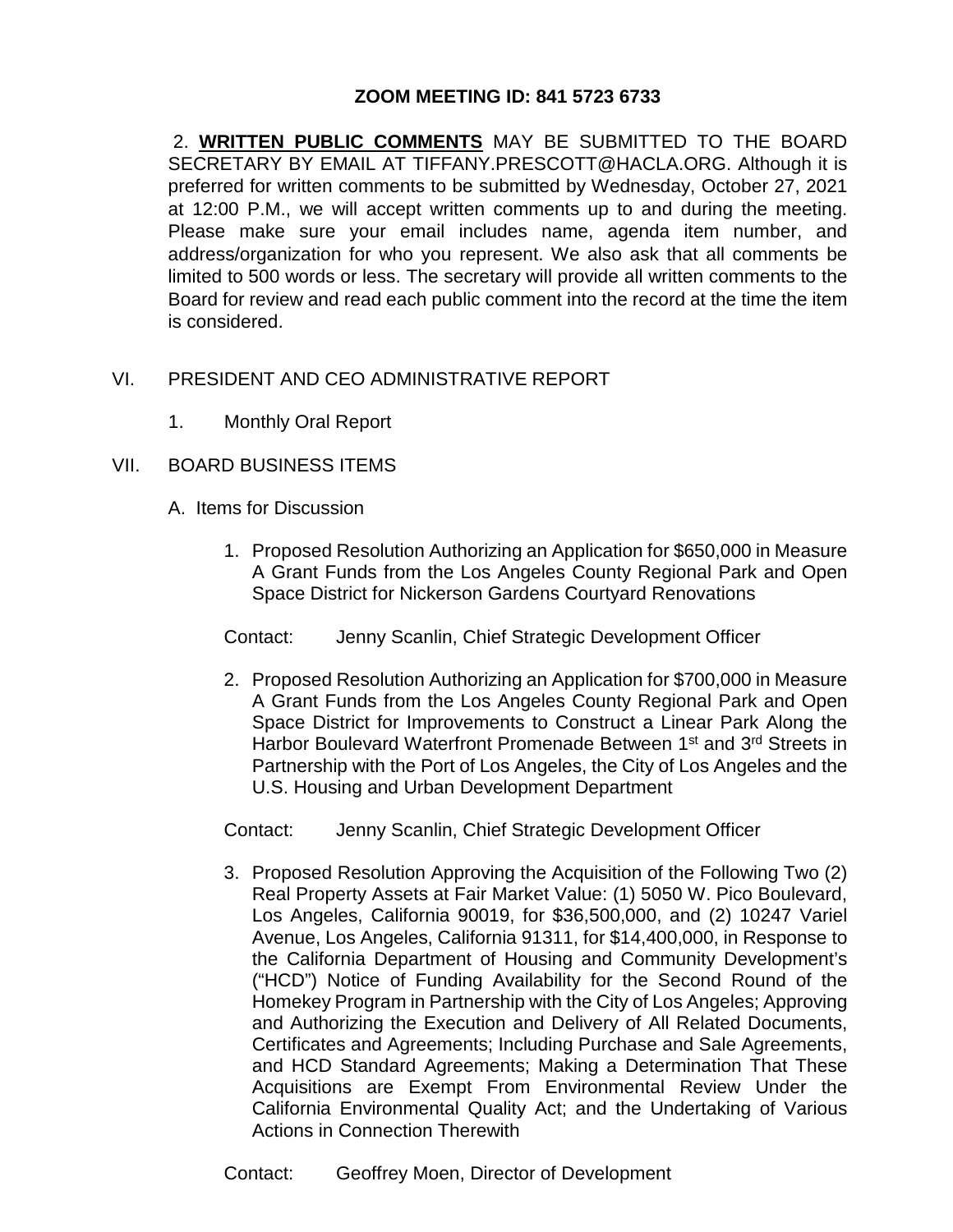4. Presentation on "Recruitment Strategies- Transforming HACLA to an Employer of Choice"

Contact: Annie Markarian, Director of Labor & Employee Relations

- 5. Digital Connectivity Update
- Contact: Jenny Scanlin, Chief Strategic Development Officer
- 6. Information Technology Initiatives 2021 Annual Update

Contact: Luis Yataco, Director of Information Technology

7. Capital Improvements at Public Housing Sites 2021 Annual Update

Contact: Marisela Ocampo, Director of Public Housing

B. Consent Items

Routine business items are assigned to the consent agenda. These items will be approved by the Board in one motion. A Commissioner may request any consent agenda item be removed, discussed or acted upon separately. Items removed from the consent agenda for separate action will be considered in the "Excluded Consent Items" section below.

1. Proposed Resolution Authorizing the President and CEO, or Designee, to Execute Amendment No. 3 to the Legal Services Contract with Goldfarb & Lipman, LLP (HA-2019-133NF) to Increase the Maximum Payment Obligation by \$500,000, for a Total Contract Amount Not-to-Exceed \$1,500,000

Contact: Howard Baum, Deputy General Counsel

2. Proposed Resolution Authorizing the President and CEO, or Designee, to Execute Contracts with the Following Five Vendors: 1) Aurora Industrial Hygiene, 2) Lead Tech Environmental, 3) Atlas Technical Consultants, LLC., 4) Citadel EHS, and 5) EFI Global, Inc., each for a One-Year Contract Term with Four One-Year Options to Extend, in Amounts Not-to-Exceed \$500,000, for Environmental Consulting Services Pursuant to Awards Under RFP HA-2021-110

Contact: Marisela Ocampo, Director of Housing Services

3. Proposed Resolution Authorizing the President and CEO, or Designee, to Execute a Contract with First Fire Systems Inc., for Services Related to Security, Fire, Life and Safety Alarm Systems and Fire Extinguishers and Fire Suppression Systems for a Total Contract Amount Not to Exceed \$577,762 Pursuant to Award Under IFB No. HA-2021-111-NF for an Initial One Year Term with Four One-Year Options to Extend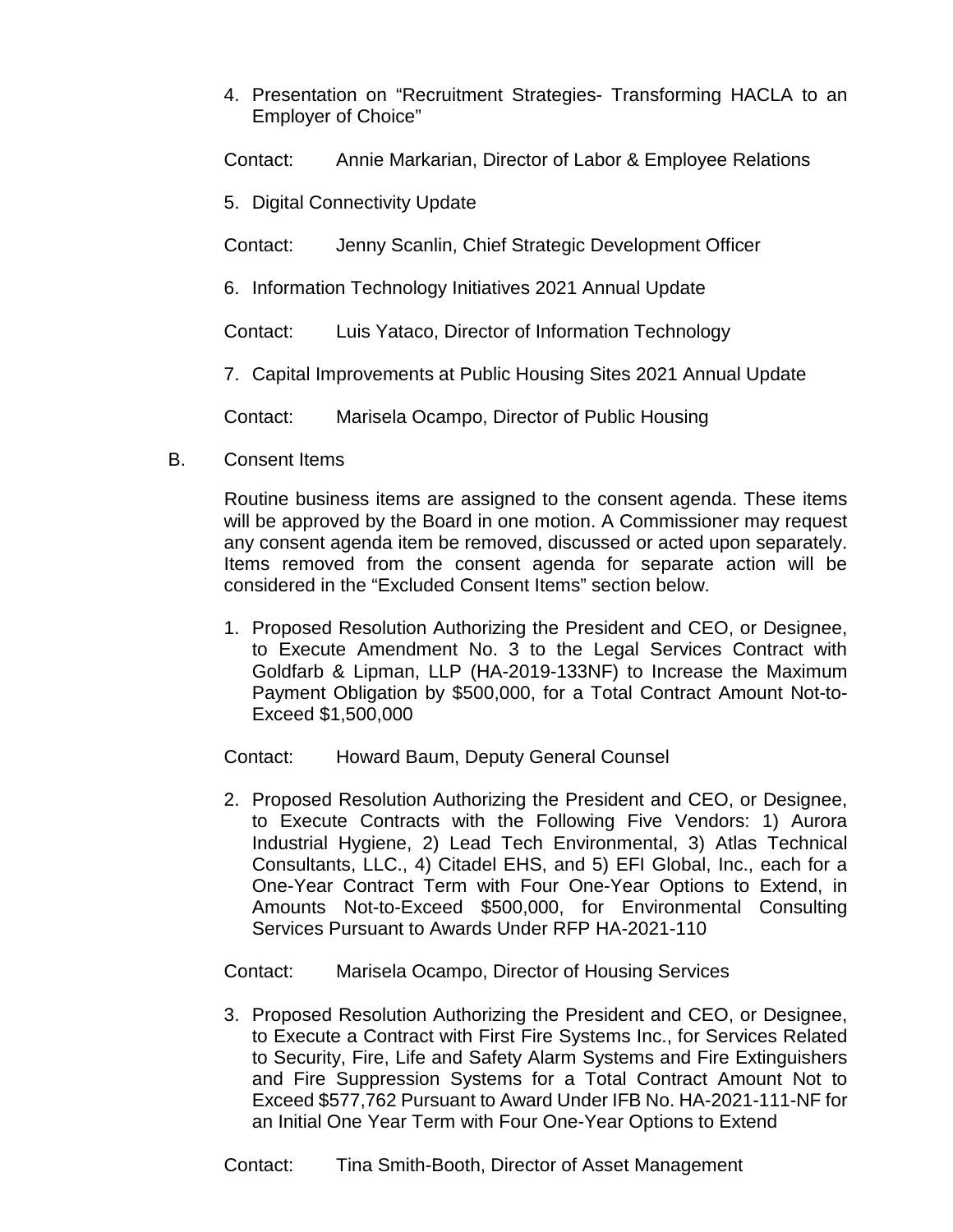4. Proposed Resolution Authorizing the Allocation of Six Hundred Fifty (650) Section 8 Housing Choice Vouchers for the Permanent Supportive Housing Program Component of the Project-Based Voucher Program to Maximize Applications to the 2021 State of California Department of Housing and Community Development Project Homekey NOFA for Projects, Round 2

Contact: Carlos VanNatter, Director of Section 8

- 5. Proposed Resolution Authorizing the President and CEO, or Designee, to Execute a Contract with Interior Demolition, Inc., as the Lowest, Responsive and Responsible Bidder in Connection with the Demolition of Thirteen (13) Residential Structures Located in Phase P1, S7, and Area H2A and One (1) Surface Parking Lot at the Jordan Downs Public Housing Community Pursuant to Award Under IFB HA-2021-153 for a Total Contract Amount Not to Exceed \$2,152,666
- Contact: Geoffrey Moen, Director of Development
- 6. Proposed Resolution Approving Submission of an Application for Property Retention of Mendez School Property to the U.S. Department of Housing and Urban Development (HUD) and the Undertaking of Various Actions in Connection Therewith
- Contact: Geoffrey Moen, Director of Development
- 7. Rose Hill Courts Quarterly Report, Q3 2021

## **Receive and File**

- Contact: Geoffrey Moen, Director of Development
- 8. Pueblo Del Sol Quarterly Report, Q3 2021

## **Receive and File**

- Contact: Geoffrey Moen, Director of Development
- 9. Jordan Downs Quarterly Report, Q3 2021

## **Receive and File**

Contact: Geoffrey Moen, Director of Development

- C. Excluded Consent Agenda Items
- D. Agenda Items for Future Board of Commissioner Meetings

Commissioners may direct staff to add agenda items for future Board meetings.